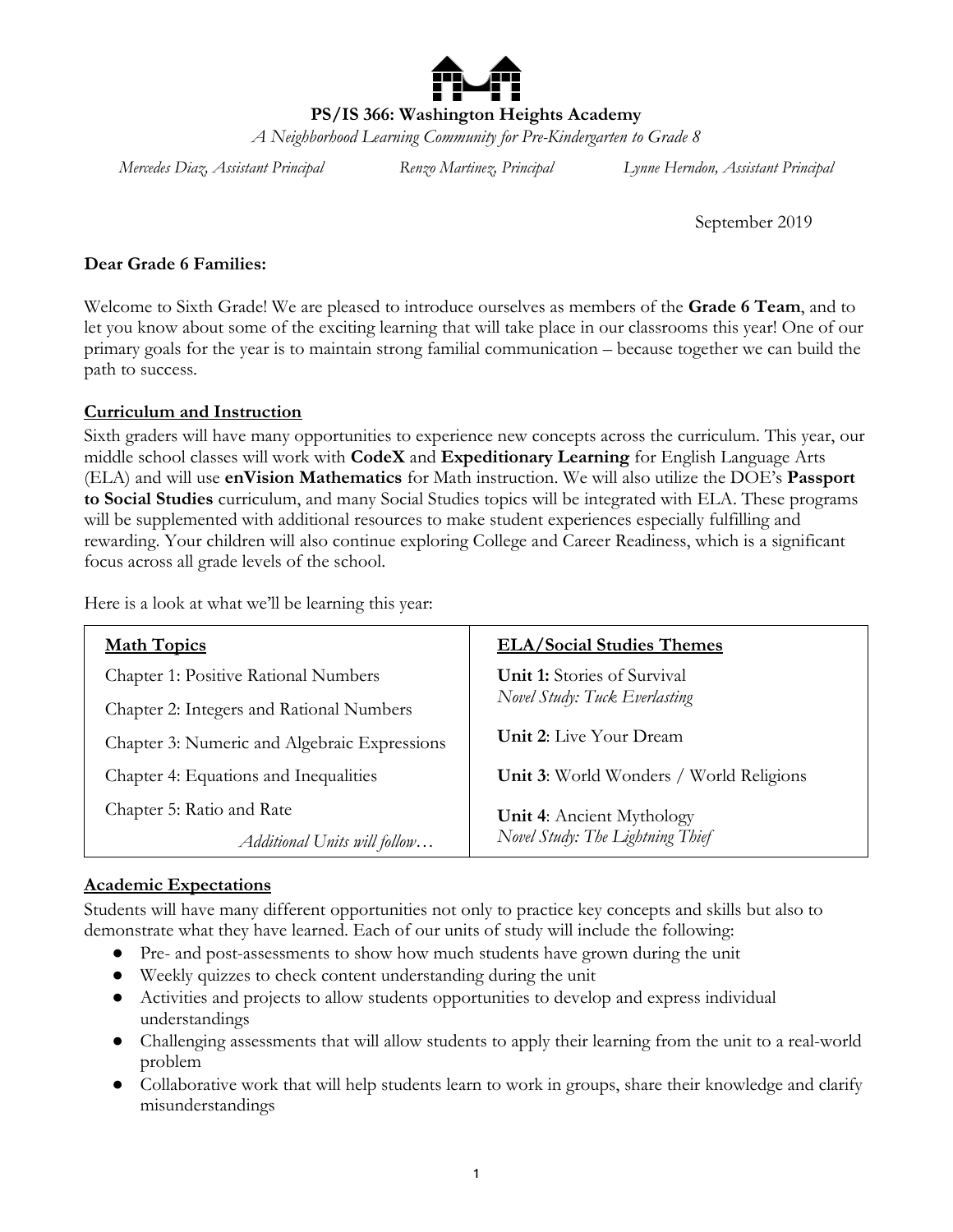## **Classroom Expectations**

To achieve their highest potential, your child must be on time, prepared with homework and supplies, and ready to be fully attentive every day. Students are expected to be active participants, to use class time efficiently to complete learning tasks, and to submit all homework assignments. Students are also expected to conduct themselves appropriately and responsibly, and to adhere to classroom and school rules and procedures set by the school's behavioral system.

We are looking forward to working with you this year to support your children's progress and to celebrate their growth. Please feel free to contact us with any questions or concerns. Also, know that we are available by appointment on Tuesdays (2:45-3:15). If you wish to meet with us, we can accommodate you as long as you send us a note or call in advance.

Sincerely,

**Ms. Filpo** rosannafilpocollado@gmail.com

**Ms. Sideras** ASideras@schools.nyc.gov

**Ms. Colesanti** skroner@schools.nyc.gov



# **Open School Night**

**Wednesday, September 25**

*Please come and learn about the curriculum, special projects, and how we can make this a successful school year for all of our students.*